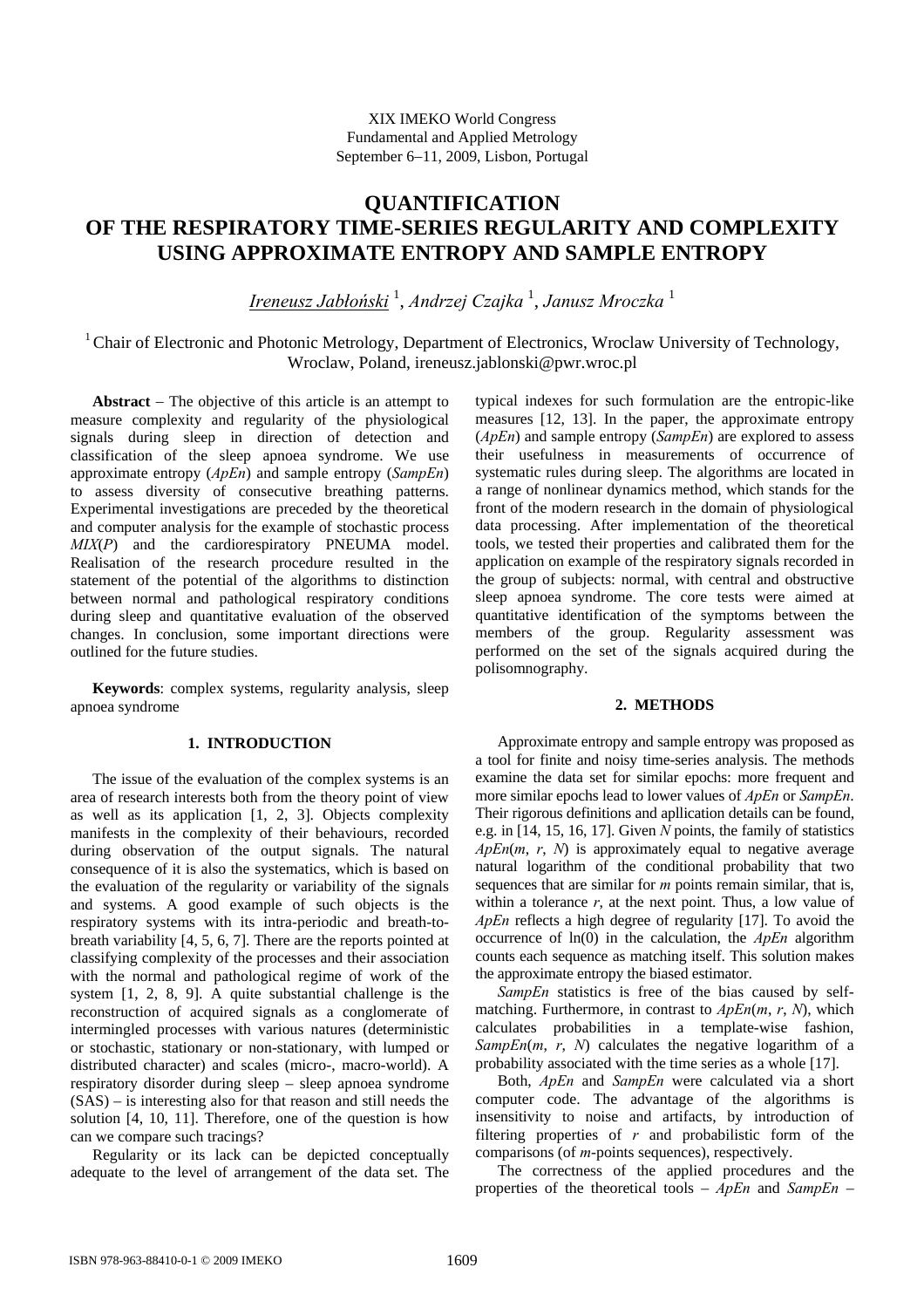were tested with the family of *MIX*(*P*) processes, defined as in [14, 15] (Fig. 1).



Fig. 1. Family of stochastic processes *MIX*(*P*) with controlled parameter  $P = [0.1, 0.4, 0.8]$ .

Methodological idea of analysis of the complex systems and processes assumes exploitation of models of the undertaken object. Such attempt enables analysis of characteristics difficult to observe/measure during real experiment, giving explanation for 'hidden' properties and its various complex (inter-)realisations. Models and signals generated into them are also useful during designing and calibration of the new theoretical tools for system and data exploration. This attempt was also the part of the reported investigations. During the research the PNEUMA analogue of the cardiorespiratory system interactions was used [18, 19, 20]. Its main structural description was depicted in Fig. 2.



Fig. 2. Architecture of the main flows between the subsystems in the cardiorespiratory PNEUMA model.

In the last stage, the usefulness of the measures for research and/or ambulatory work in the domain of the respiratory measurements were tested in the set of the signals (mouth and nasal flow -  $TP$ ,  $SaO_2$ ,  $C3-A1$ ,  $O1-A2$ , *EKG*, *EMG*, thorax movements – *RSP*1, abdomen movements – *RSP*2, body position – *RK*) measured in normal subjects and patients with the symptoms of central and obstructive sleep apnoea syndrome. Trends were acquired with the polisomnograph produced by Elmiko, Poland. Analysis was conducted directly on the signals represented in a regime of recording and after transformation to RRV time-series domain (respiratory rate variability time-series).

#### **3. RESULTS**

The first step of the investigations was the verification of correctness of application of the *ApEn* and *SampEn* algorithms. The tests were aimed also at exploration of the general properties of the procedures.



Fig. 3. Detection properties (with *SD*) of *ApEn*(2, *r*, 1000) and  $SampEn(2, r, 1000)$  for the different width of the filter *r* as a function of the level of randomness (*P*) of *MIX*(*P*) process.

Regarding to the assumptions, second activity can be helpful in calibration of the investigated theoretical tools for a case of application to a concrete time-series representation, which was suggested in [14, 15, 21]. The example results were presented in Fig. 3 and Fig. 4.



Fig. 4. Relation between *ApEn*(2, *r*, *N*) and *SampEn*(2, *r*, *N*) (with *SD*) for various length *N* of the data and width of the filter *r*; during all simulations parameter *P* in *MIX*(*P*) was fixed as equal to 1.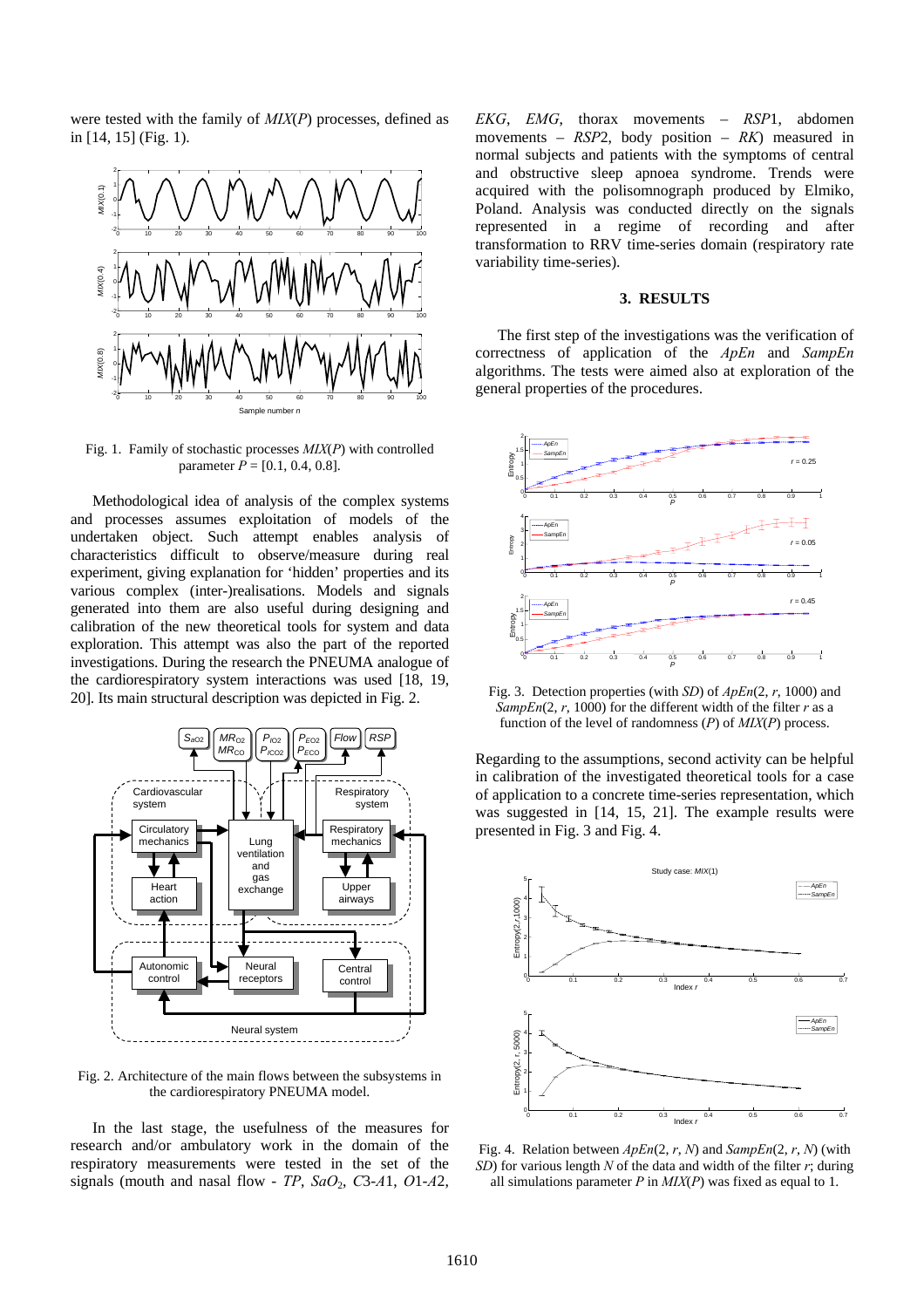Simulations show that even for very restrictive properties of the filter *r* assessment of *SampEn* continue to be sensitive and adequate on components of the signal, although *SD* of such estimations rise with *P*. *SampEn* is also more unaffected than *ApEn* in a case of operating on short sets of data. As can be seen in Fig.4, taking the longer timeseries under processing can even reduce *SD* of *SampEn*, whereas such action not assures fast and reliable calculations of *ApEn*.

Administering the PNEUMA model we were able to imitate the condition for healthy subject and patient with the symptoms of sleep apnoea, both central and obstructive. Sensitivity and potential of the applied theoretical tools for physiological time-series analysis to differentiate between healthy and pathological patterns are well described (qualitatively and quantitatively) in Fig.5−Fig.8. These example plots for abnormal conditions concern obstructive changes in the system at the level of the upper airways.



Fig. 5. Respiratory flow *TP*, *RRV<sub>TP</sub>* extracted for flow, approximate (*ApEn*) and sample entropy (*SampEn*) during simulations of healthy conditions.



Fig. 6. Respiratory flow *TP*,  $RRV_{TP}$  for flow, approximate ( $ApEn$ ) and sample entropy (*SampEn*) during simulations of obstructive sleep apnoea.



Fig. 7. Oxygen saturation (*SaO*<sub>2</sub>) and approximate (*ApEn*) and sample entropy (*SampEn*) calculated during simulations of healthy conditions.



Fig. 8. Oxygen saturation (*SaO*<sub>2</sub>) and approximate (*ApEn*) and sample entropy (*SampEn*) calculated during simulations of obstructive sleep apnoea.

There has been proposed the procedure of entropy calculations with the option of moving window. In all cases of analysed signals the input functional parameters for  $ApEn(m, r, N)$  and  $SampEn(m, r, N)$  were fixed as:  $m = 2, r$  $= 0.18 \text{ } SD$ ,  $N = 1000$ , but there were assumed individual values of window moving steps by *k* samples. Fig. 5 and Fig. 6 depicts the different behaviour of the respiratory system with fluctuation and complexity encoded in simulated signals of the respiratory flow (*TP*). Regularity in amplitude and length of respiration, projected in the time series of raw *TP* data and its transformation  $RRV_{TP}$  – characteristic for healthy sleeping subject – was quantified by prepared algorithms for  $k=1000$  and  $k = 100$ , respectively. The same conditions were applied to the trends  $(TP \text{ and } RRV_{TP})$  simulated in PNEUMA for regime of obstructive sleep apnoea syndrome. Both, *ApEn* and *SampEn* were sensitive for variety of data ordering, proving their usefulness for detection and classification of sleep episodes. Regular in amplitude *TP* and almost steady frequency of respiration  $(RRV_{TP})$  – when healthy – produces small and almost constant entropy measures, whereas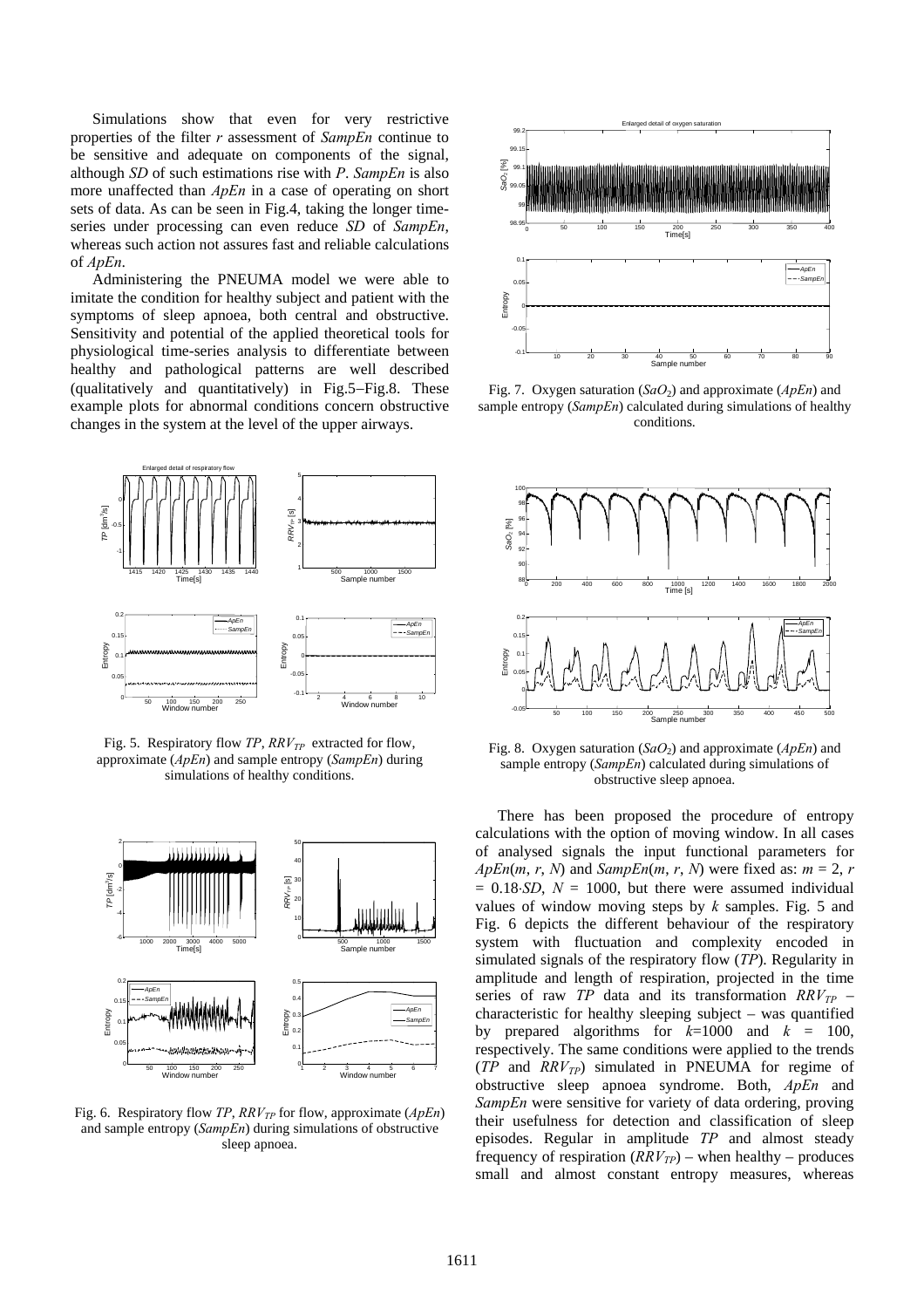distinct, artifact-like disturbances in respiration find reflection in similar modulation of the *ApEn* and *SampEn* values (Fig. 6). These observations apply to the trends from Fig. 7 and Fig. 8. In these circumstances arises the question about potential of explored entropy measures to detection of the respiratory temporal disruptions in conditions of mixed composition of time series, i.e. when there are deterministic, periodic, random correlated, random uncorrelated components in data set. It determines the future directions of research in the undertaken domain.

Next, the physiological trends (acquired in 21 subjects: healthy, with the symptoms of central and obstructive apnoea) of respiration were processed for the fixed values of  $m = 2$ , *r* equal to 0.18⋅*SD* of the signal and  $N = 1000$ . Example plots for the chosen, normal subject and the patient with obstructive sleep apnoea were shown in Fig. 9 and Fig. 10, respectively.



Fig. 9. *ApEn* and *SampEn* for *TP* and *RRV<sub>TP</sub>* time series recorded in normal subject.



Fig. 10. *ApEn* and *SampEn* for *TP* and *RRV<sub>TP</sub>* time series recorded in patient with obstructive sleep apnoea syndromes.

They show general tendencies observed with a model (window coefficient *k* was set the same as for the synthetic data). It is noticeable rising in entropy measures when the data ordering is disrupted. Interestingly, when a patient showed important pathological symptoms the sensitivity of *SampEn* on detection of respiratory rate changes against *ApEn* was grown (Fig. 10).

Selective studies with the set of accessible data showed also some level of synchronisation between the processes (Fig. 11 – Fig. 12), related in literature as interconnected. In that case, the algorithmic solution with moving window  $(k =$ 500) can be direct alternative for entropy measures and long trends with essential local dynamics.



Fig. 11. Synchronisation between *SaO*2 and *EKG* signal; *ApEn* and *SampEn* calculated for *EKG* time-series.



 Fig. 12. Synchronisation between *SaO*2 and *EMG* signal; *ApEn* and *SampEn* calculated for *EMG* time-series.

Awakening in about 580 s was preceded by more disordered work of heart – higher entropy for *EKG* trend, whereas after that point time series became more regular; in this case *SampEn* is again more predictive coefficient than *ApEn*. It should be also highlighted here, that procedures dedicated to qualitative and quantitative description of character and level of such coupling can be important tool in forecasting and interpretation of sleep episodes.

#### **4. CONCLUSIONS**

Topically, the paper represents the research area connected with description of objects and signals in the systematics of non-linear dynamics. Ambulatory attractive tools of approximate and sample entropy were verified on example of physiological signals which accompany the processes of apnoea during sleep. Tests were preceded by computer analysis of the *ApEn* and *SampEn* properties,